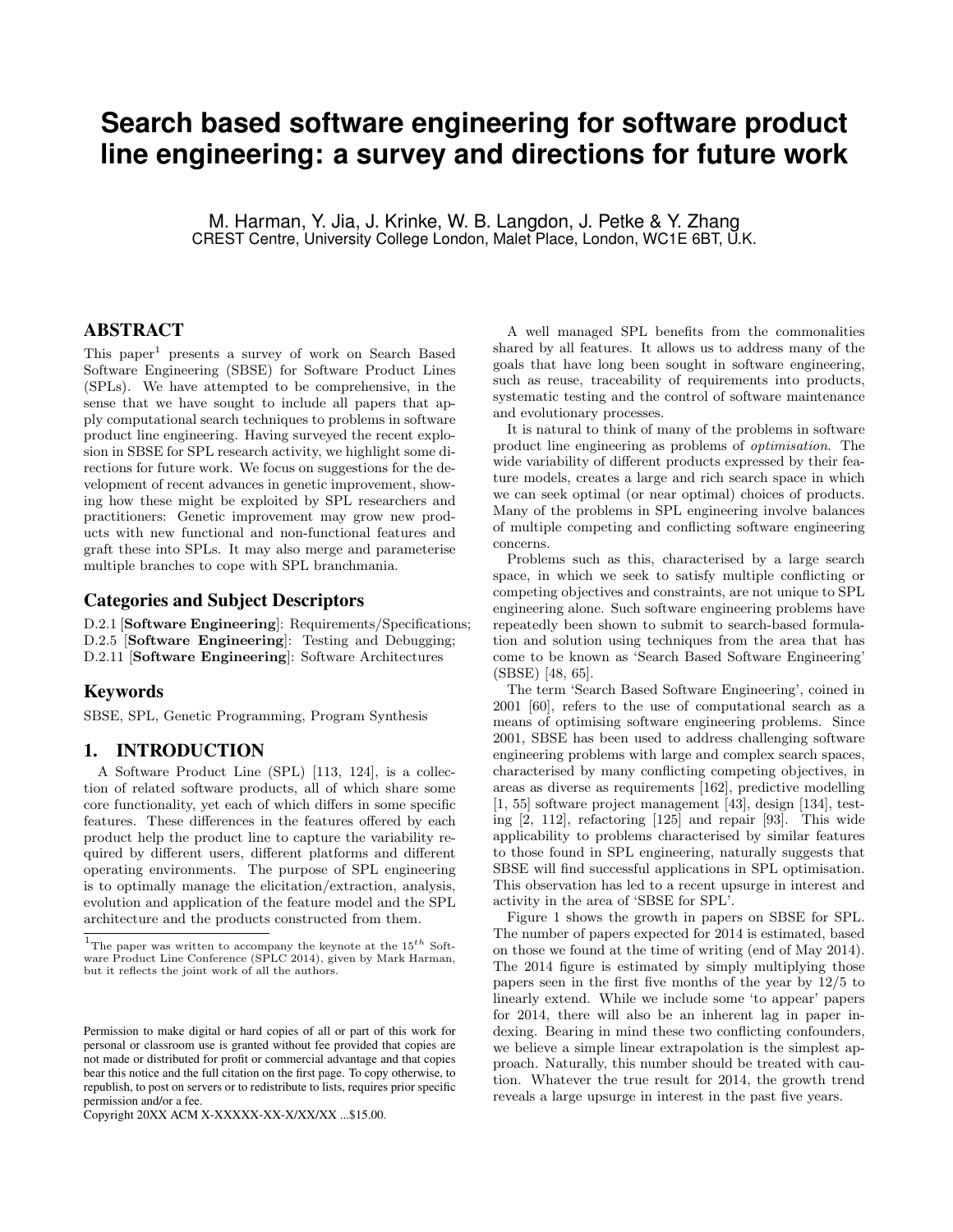

As well as the many subject specific SBSE surveys, there are several publicly available SBSE tools for release planning [121], design [115], testing [4, 45, 51, 78, 88, 147], refactoring [117] and repair [94]. However, hitherto, there has been no survey of SBSE for SPL. This next section sets out to provide a comprehensive survey of this literature.

## 2. SBSE OF SPL ENGINEERING SURVEY

This section provides a survey of work on search based software engineering for software product lines. At the heart of most SPLs lies the feature model. Much of the work on SBSE for SPLs is concerned with the problem of extracting and improving the feature model, and selecting and prioritising the choice of products to be constructed from it.

The first two sections (Sections 2.1 and 2.2) concern the problems of optimising feature model construction and product selection/prioritisation from these models. A slightly less well studied, but nonetheless very important and promising area, concerns improvement and repair of software product line architectures. This is covered in the third section (Section 2.3). Finally, there has been a great deal of work on testing software product lines. The final section (Section 2.4) covers test case construction, selection and prioritisation, which has been attacked using many different search based optimisation approaches, but most notably search based combinatorial interaction testing.

#### 2.1 Search Based Feature Model Selection

The concept of a feature model dates back to the work of Kang et al. [82], who first formulated the notion of domain features as an important space to be modelled, analysed and controlled. There are many languages and notations available for describing feature models (also known as variability models), such as TVL [27], DOPLER [38], FODA [19], and commercial tools and tool extensions such as Gears [12]. A survey of feature model diagrammatic notations can be found elsewhere [141].

These notations represent the common features, their characteristics, defaults, special features and constraints. From such models, developers can both derive specific instantiations (products), and also manage, analyse and understand the interactions and constraints pertinent to their product line features.

As an illustrative example of a feature model diagram, consider the model depicted in Figure 2. The model is taken from a real 2005 Motorola mobile phone product line, widely used as a dataset in search based requirements optimisation since 2006 [13]. The fact that a feature model can simultaneously be used to study feature model optimisation and requirements optimisation, underscores the very close relationship between two problems.



In this feature model, SMS is the Short Message Service (aka text messaging), which remains ubiquitous ten years later. EMS is an SMS concatenation protocol, while MMS is the Multimedia Message Service protocol that includes pictures (and, on more recent phones, video). PTT is a Push To Talk feature that provides an instant communication solution, with optional audio buffering facility. Multi-Profile allows several users to share the same phone, and includes an XML export format. OTA-DM is Over The Air Device Management, which allows the provider remove device configuration access. JSR177 is Java Specification Request 177, which provides security and trust functionality for J2ME. GPRS is the General Packet Radio Services low bandwidth data connection, while EDGE provides enhanced bandwidth, for which 'Class 10' is a specific optional version. DTM is Dual Transfer Mode communication between device and base station.

Real world feature models typically involve many constraints [17]. Tracing variability information between problems (requirements) and solutions (products) is challenging [16]. Languages, notations and tools (such as TVL, DO-PLER, FODA and Gears) seek to provide a solution. Optimisation approaches that seek to select features and extract products from feature models need to take account of these traceability links and constraints. Consider Figure 3 (but ignore the arrow labelled 'infer', which will be discussed later). From a feature model, such as the reduced Motorola feature model on the lefthand side of the figure, we can select features to produce the products (mobile phone instances) on the righthand side of the figure.

Search based feature model selection is isomorphic to the previously studied search based requirements selection problem [163]. Search based requirements selection seeks to find requirement selections, while respecting constraints. There are thus many parallels between work on Search Based Requirements Optimisation and Search Based SPL optimisation, as we shall show in the remainder of this section.

White et al. [153] introduce an approach they call Filtered Cartesian Flattening to select features from a feature model. They formulate feature selection as a constrained single objective formulation (subject to a budget constraint) and solve it using Branch and Bound with Linear Programming (BBLP). They formulate feature selection as a Multi-Dimensional, Multiple-Choice (MDMC) knapsack problem. Since MDMC knapsack is known to be NP-hard, they conclude that previous (exact) approaches may not scale to larger feature model instances. They introduce a heuristic to filter choices, thereby reducing the search space and evaluate on synthetic models of up to 5,000 features. They report that their heuristic scales, while suffering only approximately 7% loss of solution quality.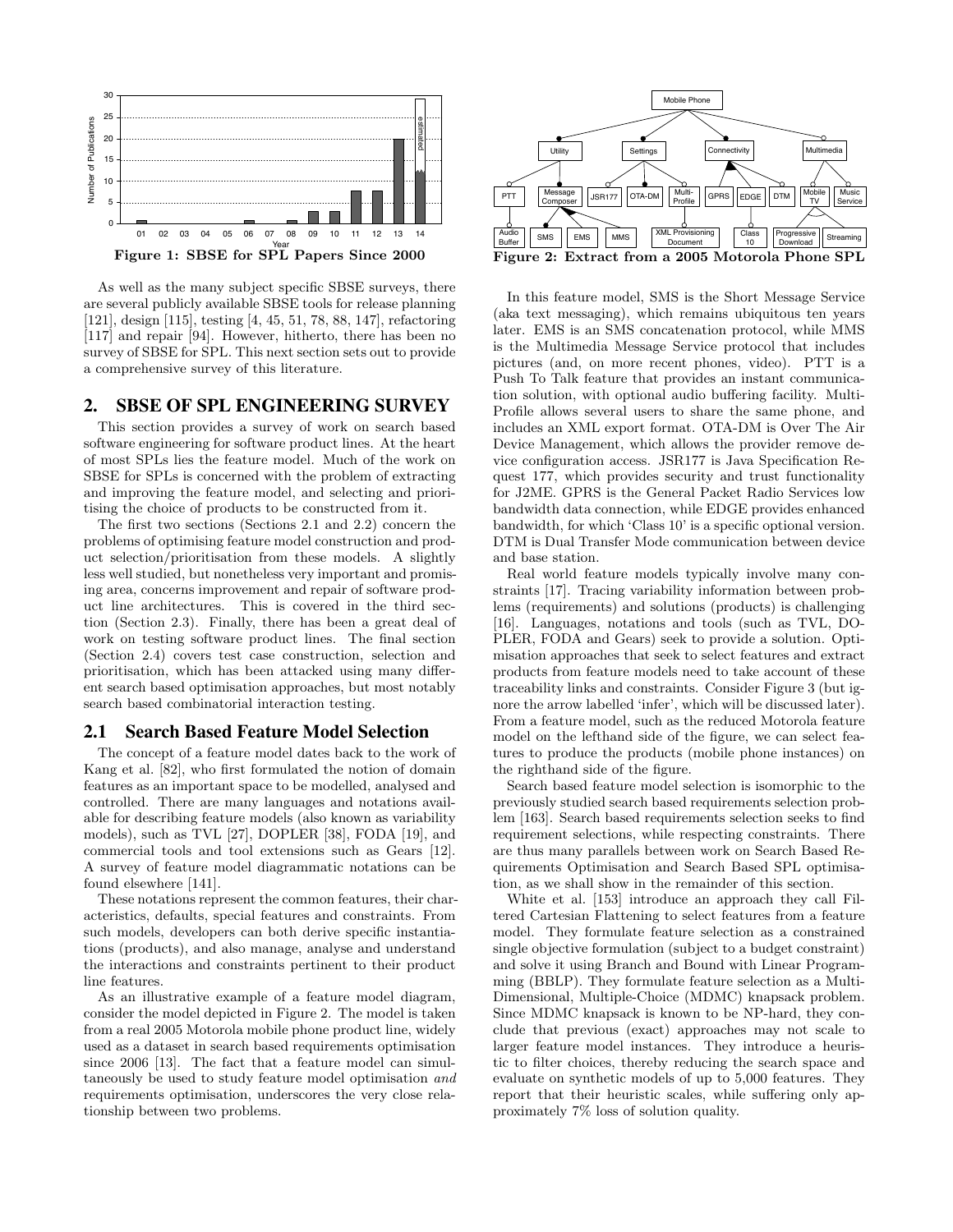

Figure 3: Selecting Features and Inferring Feature Models

Wu et al. [155] introduce (but do not evaluate) a framework of 6 typical reuse strategies and the problem of maximising product quality, subject to constraints (such as cost, failure rate and time). In so doing they reformulate the component selection and reuse problem [13] in terms of SPLs (subject to constraints). Component selection and reuse is, itself, a variation of the Next Release Problem [11] in Search Based Requirements Optimisation [162]. Therefore, this work makes an implicit link between previous work on search based software engineering for requirements selection and search based optimisation of choices pertaining to feature models. Wu et al. subsequently extended this earlier paper<sup>2</sup> [162] with a multi-objective optimisation formulation and a Mail Server System case study [154].

Bagheri et al. [10] propose an approach to the staged configuration of the product using a variant of the Analytic Hierarchy Process (AHP) that they term 'Stratified AHP'. This work is partly inspired by the use of AHP in requirements engineering optimisation, where it has a long history, dating back to Karlsson's foundational work [85] that was, itself, incorporated into the requirements management tool FocalPoint. AHP has the advantage that it minimises the number of questions required of the user, and can cater for conflicting responses about the choices to be made. This led to its use in the search based software engineering literature, not only in requirements, but also in 'human-in-the-loop' regression test optimisation [159].

In order to extract an instance from the feature model to create a specific product, the engineer has to answer a series of questions. The presence of constraints means that the answer to some questions may render certain subsequent questions inapplicable. Nohrer and Egyed [123] investigate iterative optimisation approaches to refine subsequent question choices, based on answers received. The goal was to reduce the number of overall questions required and to increase the amount of choice in the order in which questions are answered by the decision maker. It increases choice by identifying question subsets for which order is unimportant. Nohrer and Egyed report that the largest feature model with which they experimented involved an unoptimised sequence of 280 questions, indicating that optimisation is clearly important in this area. Chen and Erwig [24] also investigate the problem of optimising the sequence of questions posed to a decision maker, guided by a fitness function that measures feature selectivity.

According Chen and Erwig's fitness function, a feature is more selective than another if choosing it causes more subsequent features to be automatically selected (according to the constraints pertinent to the feature model). Both Chen and Erwig and also Nohrer and Egyed used an iterative, greedy algorithm, which selects subsequent questions to be asked based on those previously encountered.

Guo et al. [96, 54] use a genetic algorithm to find SPL feature sets using a tool they implemented called GAFES. GAFES uses repair to transform invalid selections into valid ones, after crossover. Their fitness is value-per-unit-cost, so this is a single objective formulation from a technical search based optimisation perspective (they require a single fitness function). However, from the user's perspective, their approach combines cost and value objectives, just as, for example search based regression testing combines cost and value as value-per-unit-cost [39]. Guo et al. report that their GA approach out-performs the Filtered Cartesian Flattening approach [153] on synthetically generated feature models.

Muller [118] also formulate the choice of products to be built from an SPL as a cost-value trade off, using the simulated annealing computational search algorithm to find suggested choices of features that would form products that balance these trade offs. They focus on differing customer segments (stakeholder groups), observing that not all such groups can necessary be satisfied by the products offered (due to budgetary constraints).

Ognjanović et al. extract a business process model from a set of business process instances and then apply a genetic algorithm to search for business process configurations based on stakeholder requirements [126]. The contributions target the business community rather than the SPL community. Though the terminology is different to that used in both the SPL and the SBSE communities, the concepts and formulation as a search problem is very similar to that used in search based requirement optimisation [162] and SBSE for SPLs. This observation suggests additional synergies between SBSE for SPL, requirement and business process analysis.

Sayyad et al. provided a detailed investigation of the multiobjective feature selection problem in three related papers [137, 138, 140]. In their ICSE paper [140] they studied and evaluated metaheuristic algorithms for the multi-objective SPL feature selection problem. They make explicit the (often previously implicit) link between search based software engineering for requirements selection and search based optimisation of choices pertaining to feature models.

 $^2 \mathrm{The}$  earlier paper was in Chinese, while the latter is in English.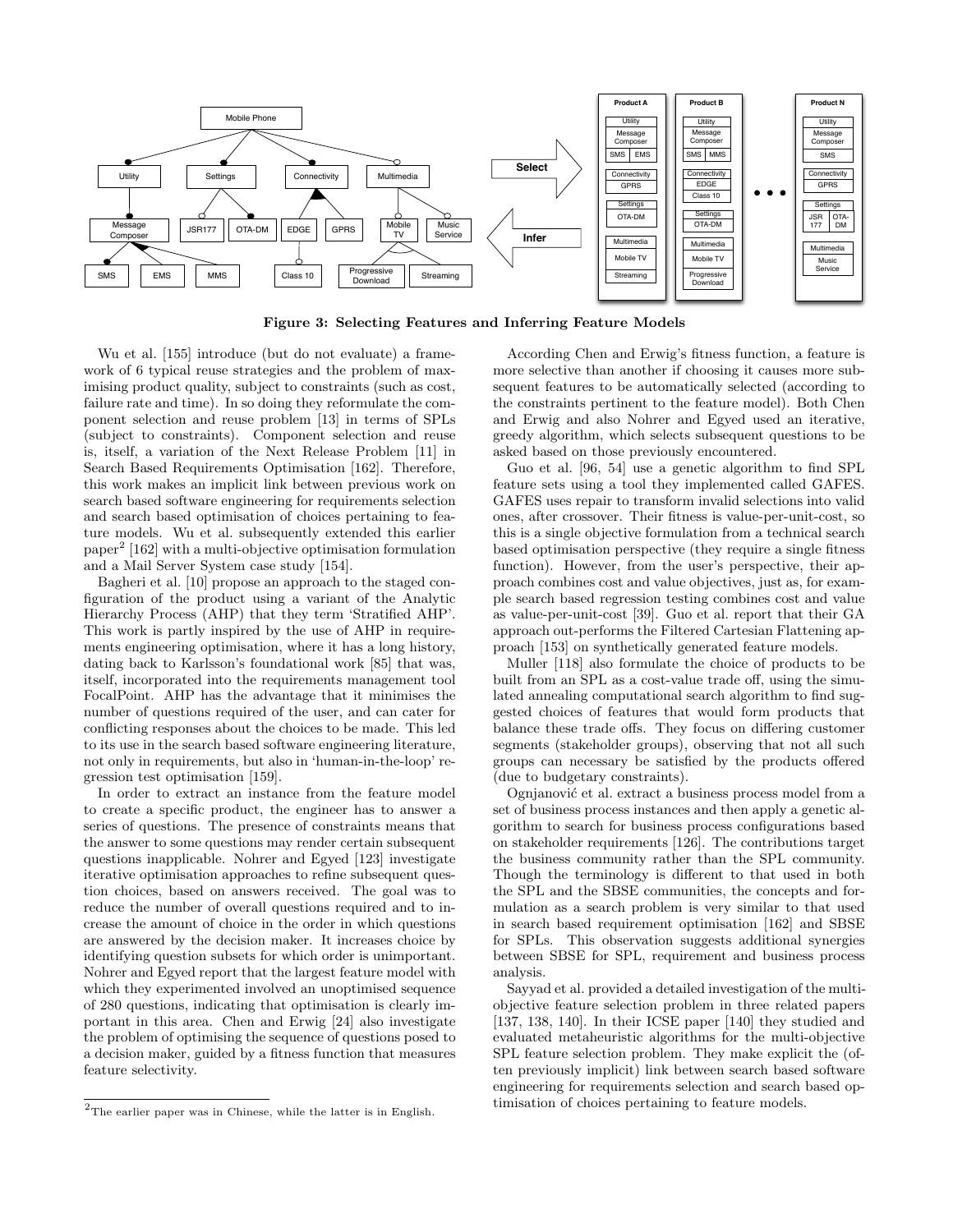Their CMSBSE paper [138] extends the ICSE paper with a more detailed investigation of parameter tuning for crossover and mutation and explores the way different objectives become satisfied at different points in the optimisation process. This latter contribution may help the engineer to explain and account for optimisation decisions in their discussions with users. In their RESER paper [137] they replicate their previous findings from the ICSE paper that Indicator-Based Evolutionary Algorithm (IBEA) outperforms the well-known Non-Dominated Sorting Genetic Algorithm (NSGA-2). The replication shows that these findings also hold for the SPL feature selection problem, over multiple tuning choices.

While the formulation of Wu et al. [155], described earlier, was single objective, Sayyad et al. formulated a fiveobjective optimisation problem, in which the objectives were to minimise the total cost, defects, and violation and to maximise the total number of features offered by products, and the number of features reused from previous products. In so doing, Sayyad et al. transform the multi-objective next release problem [164] into a multi-objective software product line engineering problem.

Sayyad et al. [139] subsequently introduce heuristics to improve the performance of the IBEA they previously used [138, 140]. They report that these heuristics allow the IBEA to find sound and optimum configurations of very large variability models in the presence of multiple competing objectives.

Cruz et al. [36] use a hybrid approach, which combines fuzzy inference systems and the well-known multi-objective genetic algorithm, NSGAII, to help decision makers manage product lines by generating portfolios of products. These portfolios are based on user segments and the development cost of SPL products. Zhang et al. [161] proposed a fuzzy multi-objective approach to extend previous multi-objective SPL selection, but do not evaluate it.

Since White's work in 2008 there has been a departure from exact optimisation approaches for feature selection, to explore metaheuristics. Velazco's masters thesis [148] presents a comparison of exact and metaheuristic multiobjective approaches to feature selection. Velazco compares the SMT-based exact incremental approach called the Guided Improvement Algorithm with IBEA (which was used by Sayyad et al. [137, 138, 139, 140]). While the exact technique can find optimal solutions for small models (with 45 features) in two hours, IBEA scales to larger models with 290 features, which it covers sub-optimally in 20 minutes. Velazco's findings also indicate that significant effort is required to find suitable IBEA parameter tunings.

Wang and Pang [151] use Ant Colony Optimisation to optimise SPL feature selection, compering it to the Filtered Cartesian Flattening algorithm of White et al. [153] and the GAFES tool of Guo et al. [54, 96]. They report that their solution quality is, on average, 6% worse than Filtered Cartesian Flattening (though faster), while it is 10% better than GAFES (though slower). As such, it offers a modest compromise between these two existing solutions.

## 2.2 Search Based Feature Model Construction

One important problem in SPL engineering is the inference of products from a set of examples; an NP-hard problem [5]. This is somewhat analogous to the problems associated with requirements elicitation, in which the requirements are 'extracted' from user dialog or desired use-case scenarios.

However, whereas traditional requirement elicitation is primarily concerned with elicitation from users for new systems and next releases, for SPL engineering, there may already exist several instances of a product prior to the realisation that an SPL is required. Thus, for SPL feature model elicitation, there may often be a need to reverse engineer (or infer) a model from a set of instances. This problem is also illustrated in Figure 3, in which the arrow labelled 'infer' indicates that, from a set of products (on the righthand side) we can infer a feature model (on the lefthand side).

Chan et al. were among the first to address this problem using SBSE [22]. They use a genetic programming approach to generate customer satisfaction models and their relationship to design attributes, illustrating with the application of their approach to a digital camera SPL case study. In the same year, 2009, the connection between feature models and genetics was also discussed by Dhungana and Groher [37], though they did not use SBSE to exploit this link.

Linsbauer et al. [98] seek to learn feature models from instances using genetic programming, extending the previous work of Lopez-Herrejon et al. [68, 107], who used a genetic algorithm with post-crossover repair.

Many approaches to software product line engineering focus on feature models. Therefore, there is a requirement for thorough evaluation of the proposed tools and techniques using suitable feature models. A thorough evaluation of any search based software engineering approach requires both an experimental and an empirical dimension [57, 114].

In the experimental evaluation, feature model generators should be used in order to control the model's characteristics, thereby exploring the behaviour of the evaluated technique under laboratory controlled conditions. In the empirical evaluation, real-world feature models should be used in order to provide some indication of the technique's usefulness (and likely behaviour) on realistic models.

If there are sufficiently many real-world instances available, then the empirical evaluation may also play the role of the experimental evaluation. However, in many situations experimental evaluation can only be fully controlled using instance generators.

Segura et al. [142] address the need for instance generators for SPL evaluations. They model the problem of finding computationally hard feature models as an optimisation problem, which they address using an evolutionary algorithm. In this work, the goal is to use SBSE to search for feature models, with given size and characteristics, that are 'hard' in the sense that they drive the feature model analysis tool to consume time or memory.

The approach, implemented as a feature model generation tool called ETHOM, thus takes a tool and tunes the feature model 'parameters' to be a specifically hard case for the feature model analysis tool in hand. In this way, the ETHOM tool of Segura et al. is a search based 'stress test', akin to Briand et al.'s real-time stress tester [21]. It also shares a similar motivation and approach to the search based approach to tuning for more rigorous experimental evaluations of clone detect tools [150].

# 2.3 Search Based Architectural Improvement

Software architecture is a critical bridge between requirements and implementations [50]. For SPL engineering, the feature model plays a critical role in capturing and expressing relationships between the requirements for products.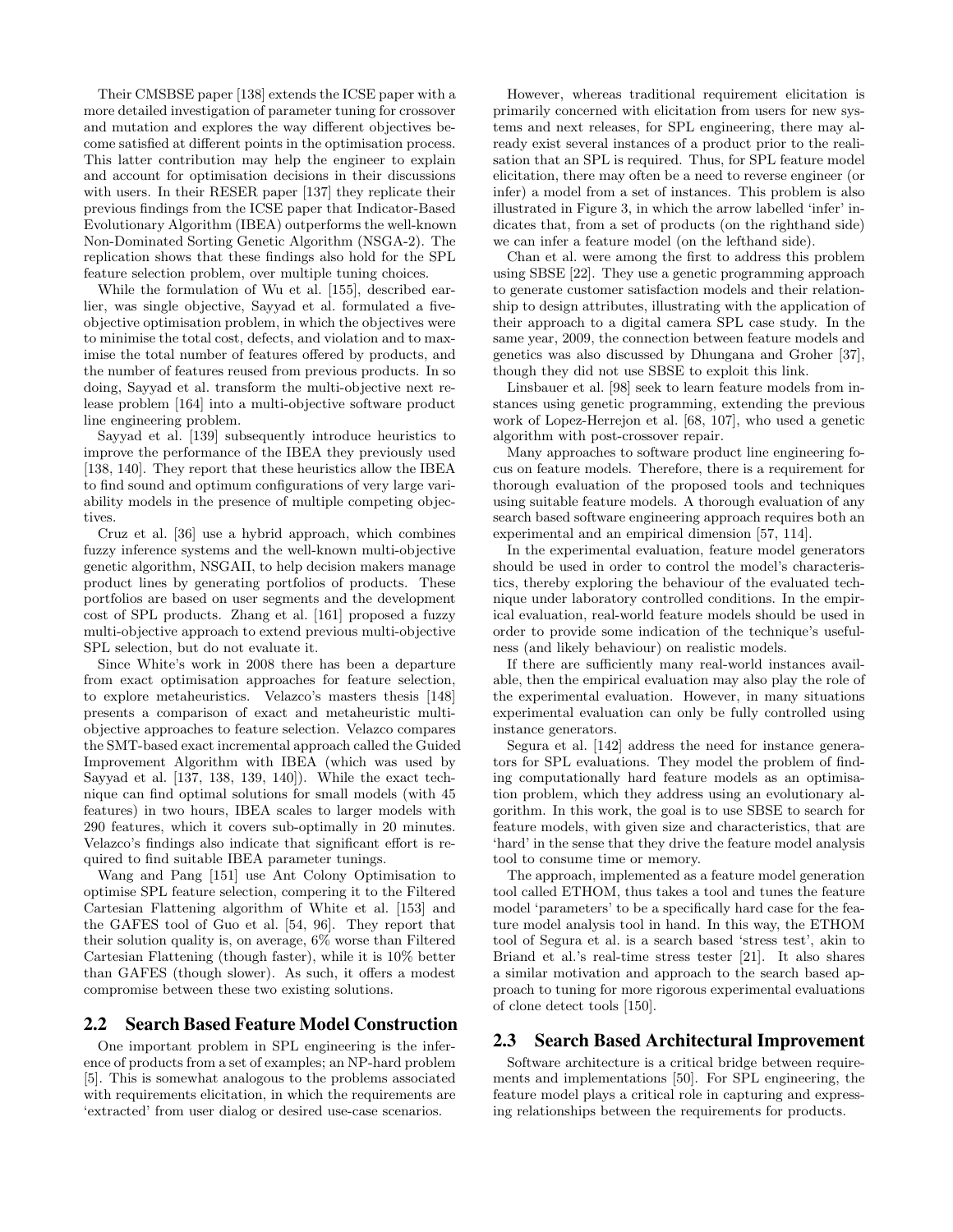It is often attractive and advantageous to interpose a product line architecture in-between the feature model and the products constructed from it. The product line architecture captures implementation concerns, with traceability links to the feature model and products. A product line architecture can be used to capture the core salient features, shared by all products on the product line. It also facilitates architectural exploration of the different variants and possible products that can be implemented.

There is a natural search-based problem of improving and repairing product line architectures to make them better fit their feature models and customer needs. There is also the related improvement and repair problem associated with the feature model itself.

Lopez-Herrejon and Egyed [101] suggest that SBSE could be used to search for inconsistencies in software product line feature models and architectures, a concept being developed within the SBSE4VM project on techniques to reverse engineer, evolve, and fix inconsistencies in systems with variability [102].

Colanzi and Vergilio [30, 31, 32, 33, 34] formulate Product Line Architecture (PLA) optimisation as a multi-objective SBSE problem, focusing on architectural objectives such as extensibility and modularity. Guizzo et al. [52, 53] extend this work by using design patterns in the optimisation process. Fung et al. [49] also mine rules to guide a genetic algorithm to search for design attribute settings, evaluating on a mobile phone case study.

Rezaul and Ruhe [83] and Karimpour and Ruhe [84] develop Ruhe et al.'s work [135] on SBSE for Requirements to support requirement theme analysis to identify and add new features to existing models. Themes could be regarded as components or cross-cutting SPL concerns.

## 2.4 Search Based SPL Testing

Approximately 50% of all research output on SBSE concerns problems related to software testing [65]. Testing problems naturally accommodate a search-based solution, because most test objectives can be captured by numerical assessment of test adequacy. These test adequacy criteria make good fitness function candidates.

In 2011 Engström and Runeson  $[40]$  and Neto et al.  $[120]$ both provided a systematic mapping of SPL testing, while in 2012 Lee et al. [95] provided a general survey of SPL testing. In this section, we focus on work on testing SPLs using computational search algorithms, thereby covering that part of the literature concerned with Search Based SPL Testing.

A natural choice in any approach to testing a software product line (with its characteristic feature combinations) is the use of Combinatorial Interaction Testing (CIT) [122]. In CIT, the goal is to form a test suite that exercises all  $t$ -way interactions of features in a feature model, for some choice of t (known as the 'strength' of the interactions tested). As t increases, the number of test cases required tends to grow exponentially. However, recent research [130] showed that higher strength testing can be practical in the presence of constraints. Fortunately, there is also evidence to suggest that the feature models used in software product line engineering are typically subject to multiple constraints [17].

The first author to explicitly suggest CIT for SPL was McGregor [111], whose proposal was subsequently extended by Cohen et al. [29], though the concept of CIT itself dates back to Mandl's work on compiler testing [109].

Perrouin et al. [128, 129] also use CIT to test feature choices in software product lines. They use a constraint satisfaction approach, implemented using the tool Alloy, and evaluated on the transactional SPL AspectOPTIMA.

Subsequently, Henard et al. [70, 71] proposed a search based approach to generate and prioritise combinatorial tests for SPLs, guided by a similarity measure. Ensan et al. [41] also use a genetic algorithm to search for SPL feature interactions. Kattepur et al. [86] use CIT for pairwise SPL testing, evaluating its effectiveness on several attributes of a crisis management case study.

Henard et al. [75] introduce an automated search-based process to test and fix feature models so that they adequately represent actual products. They propose [72] two mutation operators to derive erroneous feature models (mutants) from an original feature model. Henard et al. [73] also propose a genetic algorithm to handle multiple conflicting objectives in SPL test data generation.

Wang et al. [149] use a weighted GA to minimise SPL test suites, while seeking to retain fault detecting power, while Haslinger et al. [69] adapted a version of CASA [51], a wellknown search based CIT tool, to improve its performance for SPL testing. Haslinger et al. report a speed up of over 60% on 133 publicly available feature models, while preserving the coverage of the generated tests.

Lopez-Herrejon et al. [105] propose a benchmark set of 19 different feature models for use in comparing CIT testing techniques and tools. They apply three different techniques in order to analyse their comparison framework and benchmark suite (and to evaluate these algorithms). The algorithms compared include CASA. Johansen et al. [80] also compare their proposed SPL CIT-based testing approach to CASA.

Xu et al. [156] extend the notion of test suite augmentation [136, 158] to SPLs. As the components of the product line are integrated to create products, the existing regression test suite has to be augmented to test the new products. Typically, a new product is an extension (or augmentation) of an existing product, expressed as a branch in the product line architecture. Therefore, it is likely that the existing test suite, can be augmented to cover the new product socreated.

Furthermore, existing test cases, which cover closely related products, are likely to form good seeds for a computational search for new test cases that cover the new product. Xu et al. use a genetic algorithm to augment the existing test suite in just this way, and also prioritise the order in which components are integrated into products to facilitate better test augmentation.

Henard et al. [74] also prioritise product configurations, seeking to maximise the number of feature interactions covered by a test suite. They also contributed an open source CIT tool for prioritised SPL testing called PLEDGE. Xu et al. and Henard et al. both published in the same year (2013).

Like Xu et al., Henard also seek to prioritise the order in which product configurations are considered. However, the prioritisation goals are different in each of the two approaches: Xu et al. seek to maximise productive reuse of existing test cases in the generation of new test cases, while Henard et al. seek to maximise feature interactions. Henard et al. also seek to maximise the feature interaction coverage for a given test suite (without changing it), while Xu et al. seek to augment test suites.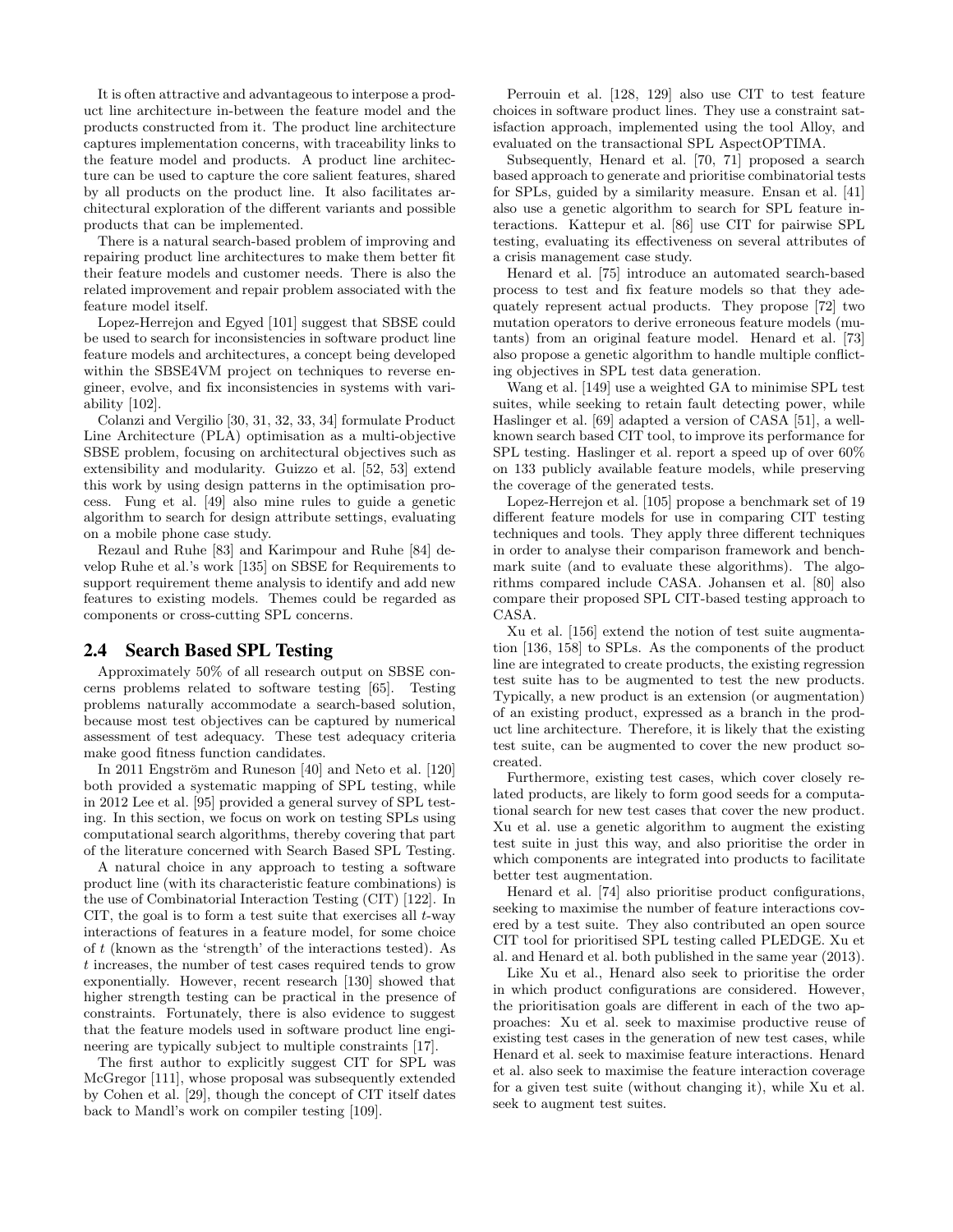Lopez-Herrejon formulate the bi-objective problem of pairwise coverage and test suite minimisation as an exact optimisation problem [100]. For pairwise coverage (widely studied in CIT testing), all four combinations of inclusion and non-inclusion of each pair of feature values must be covered. They encode this coverage criterion as a maximisation problem (subject to constraints) so that a linear programming solution can be applied. The linear programming problem is to find the maximum coverage that can be achieved with n test cases.

By considering different values of  $n, n > 0$ , a Pareto front can be constructed which shows the trade-off between the number of test cases and the pairwise coverage achieved. Since Lopez-Herrejon et al. use linear programming for each value of  $n$ , the Pareto front thus-obtained is the exact global optimum for the software product line. They evaluate on 118 feature models taken from the SPL Conqueror Suite, ranging in size from 16 to 640 features.

The performance of many search based algorithms can be improved by seeding solutions known to be reasonable. In a global search, such as genetic algorithm, this can be done by seeding the initial population. In a local search, such as a hill climb, the starting point can also be seeded. Such seeding strategies have proved to be very effective in search based software engineering for modularisation [108], genetic improvement [8] and testing [4, 46]. Lopez-Herrejon et al. [103] compare seeding strategies for combinatorial testing of software product lines.

One alternative to CIT for feature models can be found in mutation testing [79]. Whereas CIT focuses on the interactions between different choices of features, mutation testing approaches focus on finding faults in feature models by generating test cases that can detect simulated faults in these models (mutated feature models).

Historically, mutation testing was used to assess test suite quality; suites that detect many mutants are good at finding simulated faults and, therefore, we hope that they will also reveal many real faults [79, 81]. However, more recently, research on mutation testing has been extended to generate test cases that are good at detecting mutants [47, 58].

Henard et al. [76] formulate feature models as boolean formulæ from which they generate program mutants to support SPL testing using mutation testing. Mutated feature models are used to test the software product line. Henard et al. compare their approach with random testing on 10 software product lines. They show that their approach finds more mutation faults and is better at minimising the number of tests required to find faults, when compared to random testing, a widely used baseline sanity check for SBSE [66].

More work is required to compare mutation and CIT based approaches to software product line testing. It seems likely that each approach will be good at finding different classes of faults and, therefore, this suggests the possibility of hybrid combinatorial-and-mutation approaches.

Furthermore, one of the advantages of mutation testing is that it is known to be adaptable; mutation approaches can easily simulate other test adequacy criteria [79]. Therefore, an interesting avenue for future work concerns mutationbased SPL testing approaches that simulate other SPL testing approaches, including combinatorial testing approaches. This might allow a single mutation based framework to be used for SPL testing, incorporating the advantages of many other approaches.

Mutation testing suffers from the problem of equivalent mutants [67]. That is, mutants are generated syntactically by altering the source code, but this may not have any semantic effect, leading to a mutant that is syntactically different, yet semantically equivalent, to the original program from which it is constructed. The problem is particularly pernicious because mutant equivalence is, in general, undecidable (for program mutants). However, since feature models are comparatively simple (generally loop free), we may hope for future work on formulations in which the mutant equivalence problem becomes decidable because the feature model language is sub-Turing complete. Such future work would imbue SPL mutation testing with advantages that remain unavailable to program mutation testing.

Filho et al. [44] use a random search to search an SPL counter example space. The counter examples of interest are constructed for a model based formulation of SPL design, in which a model separates the concerns of variability modelling from the 'realisation layer' (that maps variations to product choices). For such models, Filho et al. seek counter examples that yield invalid product models, despite being derived using valid variability models.

Filho et al. report results to indicate the scalability of their approach (which will come as no surprise to a search based software engineer, since random search is typically a very scalable technique [66]). However, though random search is typically scalable to large systems, it does not usually produce the highest quality solutions, nor often the greatest number of valid solutions.

Filho et al.'s work could be extended by future work on the formulation of suitable SBSE fitness functions that capture other important properties of a counter example, such as feature interactions, number of features and so on. In this way, model counter example generation could be formulated as a multi-objective search based test generation [61, 91, 132], selection [56, 157] or prioritisation [97] problem.

## 3. FUTURE WORK ON SBSE FOR SPL

In this section we present some possibilities for new avenues of work in which there community might apply computational search to software product line engineering.

## 3.1 AutoGrowing New SPL Product Branches

There has been tremendous progress in traditional Genetic Programming, which grows programs and functions from scratch [87, 133]. However, from the software engineering perspective, the task of growing an entire software system from scratch is rather akin to seeking to evolve human beings from bacteria; while theoretically possible, those seeking the practical application of genetic programming to this task may face a considerable wait.

In seeking to adapt and incorporate the successes of genetic programming in software engineering, search based software engineers have turned to a technique that has come to be known as 'genetic improvement' (but is also known as 'evolutionary improvement' and 'program improvement') [8, 9, 63, 90, 93, 127, 146, 152]. Genetic improvement is a development of genetic programming that seeks to improve existing programs, rather than evolving (or 'growing') new systems from scratch. As such, genetic improvement attacks a demanding (though significantly less challenging) problem that is more akin to evolving human beings from apes rather than from bacteria.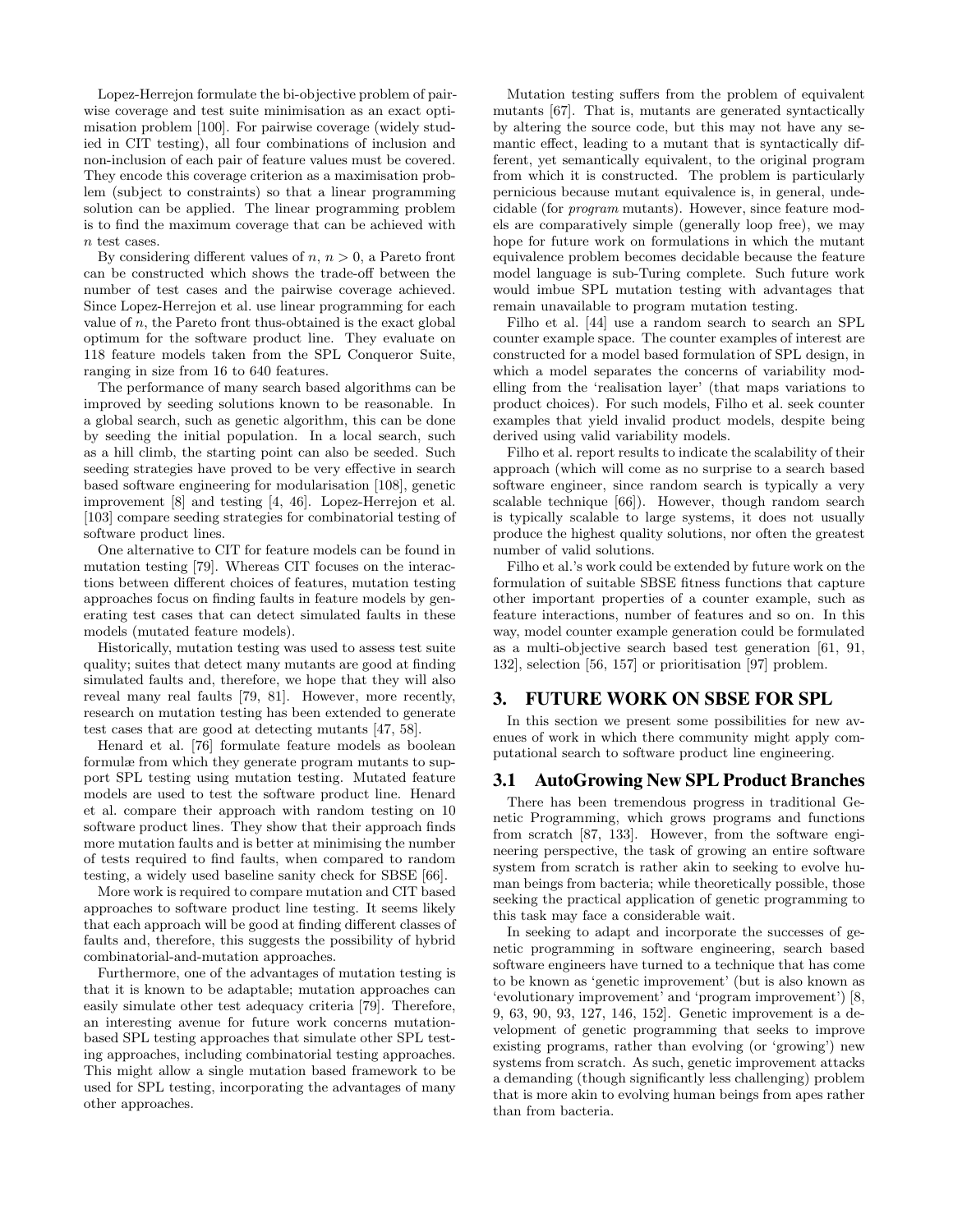Genetic improvement can be thought of as an approach to constructing a set of intelligent generative programming [15] techniques. It can also be viewed as one potential solution approach to the long-standing challenge of program synthesis, towards which the wider computer science community has been optimistically (perhaps quixotically) heading for considerable time [110, 145].

Siegmund et al. [143] highlight the issue of non-functional properties such as performance, footprint size and energy consumption and the tensions between them; a choice of SPL product may have to meet many competing and conflicting non-functional properties. They introduce a system called 'SPL Conqueror' for capturing, measuring and choosing among non-functional properties.

Genetic improvement can be used to provide a 'Pareto surface' of programs [63]. This Pareto program surface contains a large number of different programs ('products' in SPL nomenclature), each of which share the same functionality, yet all of which differ in their non-functional properties.

The surface is constructed along several dimensions, each of which represents optimisation according to a specific nonfunctional property. All programs on the surface are Pareto optimal; none of them is superior to any of the others according to all of the non-functional properties. As such, the Pareto program surface represents a design space of programs in which the design dimensions concerned are nonfunctional product properties.

The concept of a 'Pareto front of SPL products' is not new to the SPL community. For example, Murashkin et al. [119] introduce a tool to visualise the Pareto front of optimal SPL variants according to cost, as well as non-functional properties such as energy use and security aspects. However, while existing work on Pareto fronts in the SPL community has concerned visualisation and analysis of the front, genetic improvement may offer a way to automatically construct the front or, more ambitiously, a surface (for multiple objectives).

In particular, recent results on genetic improvement have demonstrated that it is possible to evolve new versions of the system to optimise non-functional properties, while retaining the functional properties [89, 92, 131, 144, 152]. This approach could be a promising direction for automatically generating new branches of the product line according to differences in products that purely pertain to the non-functional behaviour of each product.

It seems unnecessarily labour-intensive to require human programmers to devote time and effort to the tedious task of constructing different versions of the same system for different platforms with different non-functional operating requirements. Surely we should be seeking ways to automatically grow (to 'AutoGrow') and optimise new products that differ simply on non-functional properties.

We may even be able to AutoGrow some new functionality: Grow and Graft Genetic Improvement (GGGI) [62] is a recent approach to genetic improvement in which new features are semi-automatically grown using genetic programming in isolation from the system into which they are subsequently grafted using search based software engineering. This is an instance of software transplantation [64], in which code from a donor program is transplanted into a host using SBSE. In this case, the donor of the transplantation process is not an existing system, but a piece of code that is grown in isolation.



Figure 4: Growing and Grafting New SPL Features

In this 'grow' phase, the small fragment of code to be grown is evolved using genetic programming, guided by hints and suggestions from the programmer. These hints augment the more traditional (test-based) genetic programming fitness function. This code fragment so-grown (the donor) is subsequently grafted into an existing system (the host), by searching for a suitable insertion point and interface that connects the name spaces of donor and host. While software transplantation (in general) is analogous to biological organ transplantation, the GGGI approach is analogous to the proposed medical development of in vitro organ growth from stem cells for subsequent transplantation.

Perhaps more adventurous future work might investigate the degree to which genuinely new functionality could be grown as a branch of an existing product line using the GGGI approach. GGGI has been used to grow a natural language translation feature and graft it into the 200KLoC Pidgin Instant Messaging system [62]. This recent result indicates that future work could use GGGI to automatically grow similar new features and graft them into each product that needs the new feature (see Figure 4).

Such an approach would not necessarily lead to automated production code construction. Rather, the growth of the product line branch may remain the human programmer's responsibility, with GGGI providing valuable decision support. For example, a software engineer may be relieved to know that they could potentially 'autogrow' a customer's desired new feature. They may not ultimately deploy such autogrown code, but this knowledge may be useful in negotiations. Where such a branch cannot be easily autogrown, this may also provide valuable decision support; suggesting caution in the promises offered to the customer, because an unknown quantity of human effort will be required.

In a prototyping phase, developers may also speculatively grow and graft new branches to investigate the possibilities in the space of all possible products. Since these automatically grown extensions are essentially disposable (and therefore almost cost free), they provide programmers and their managers with ways to cheaply explore sub-regions of the product design space.

## 3.2 AutoMerging to Tackle Branchmania

It is easy for a feature model to grow alarmingly, leaving the developer with and unmanageably large number of different product variants. This situation has been termed 'branchmania' [18], because the product line architecture contains so many different branches that it becomes impossible to maintain and evolve a cost-effective product line.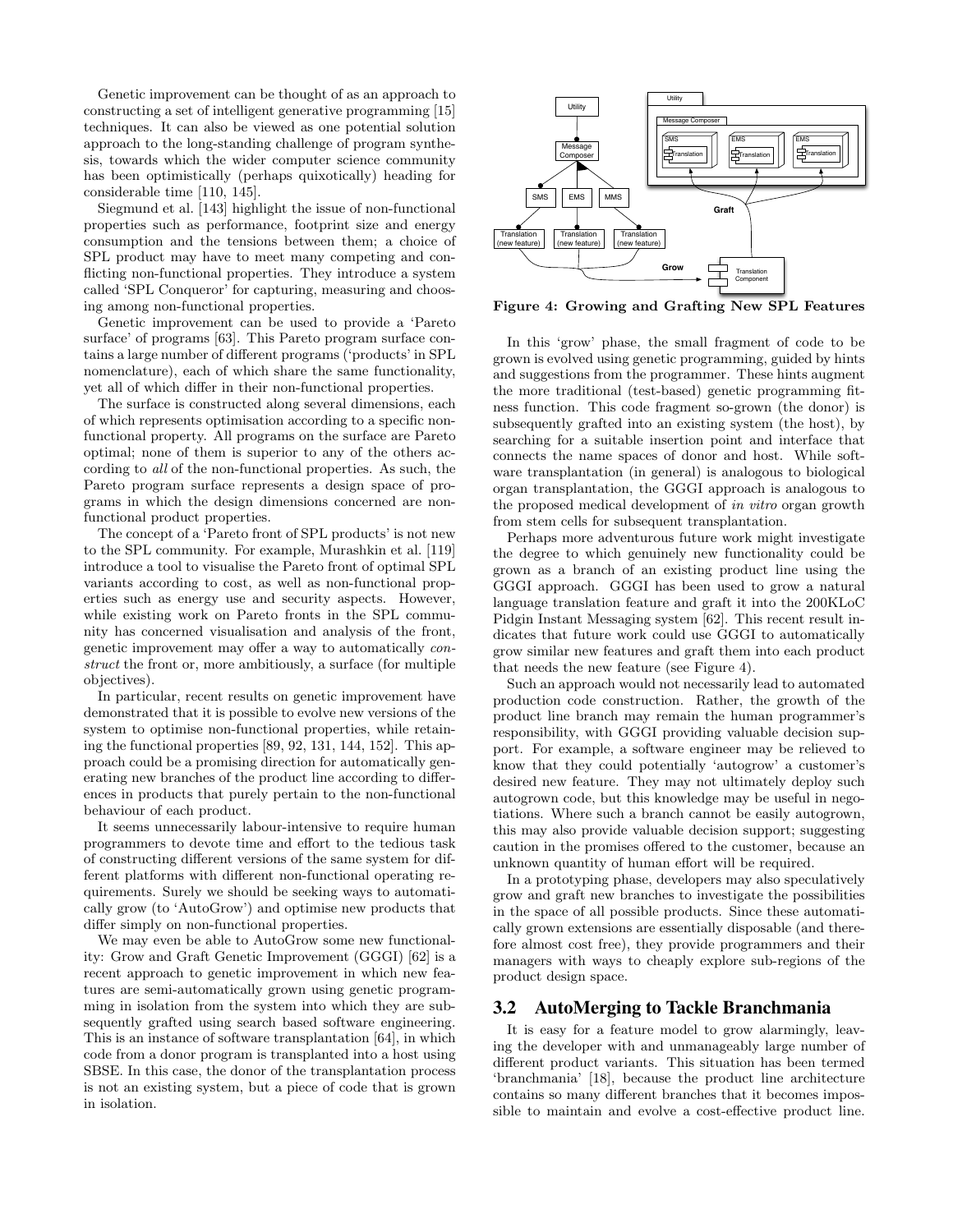One solution to the problem is to try and recognise when a product line is spiralling out of control and thereby take steps to intervene. A more radical solution is to slash and burn; in cases of branchmania perhaps the only obvious solution is to reduce the number of branches.

Unfortunately, neither of these solutions is ideal. Seeking to intervene raises all of the usual software engineering concerns of how and when to intervene and how to reconcile business and technical goals. Simply removing branches may provide a temporary amelioration, yet simultaneously reduce longer-term customer satisfaction, without even guaranteeing the absence of future branchmania.

SBSE and related techniques can be used to extract implicit parameters, making them tuneable [20, 59, 77]. Computational search can also tune [99, 150] parameters that may be already explicit, or otherwise rendered explicit.

Future work could therefore develop techniques to control branchmania by identifying branch similarities, extracting parameters and subsequently searching for suitable tunings that yield individual products. A set of child branches of a shared parent could thereby be merged into a single modified parent with an additional set of parameters that capture the variability previously present in the children. In this way, a combination of parameter extraction and tuned parameter instantiation could merge several products into a single parameterised product. We would be migrating apparently varying features into a parent branch parameter.

## 3.3 Retargetting Existing SBSE at SPL

The previous subsection focussed exclusively on genetic programming for SPL engineering. We suggested approaches in which the products themselves are automatically improved using techniques extended from recent advances in genetic improvement. In the next subsection we broaden our focus to consider SBSE techniques, more generally, that might find application in SPL engineering. We suggest ways in which other computational search algorithms can be used to support SPL planing, testing and scalability, without directly modifying the products themselves.

#### SPL Project Planning

There has been a great deal of work on search based approaches to software project management. Problems of the assignment of staff to projects [14, 25], management of risk [7, 42], and project scheduling [6, 26] have all been addressed in the literature.

Chastek and McGregor [23] suggest that careful project planning is even more important for software product lines than for physical product lines, such as 'consumer white goods' and automobiles. Results from search based software project management may therefore find further applications in software product line project planning.

#### Searching for Model Counter Examples

Classen et al. [28] apply model checking to SPLs, to check properties of all products generated from the SPL, while Cordy et al. [35] use model checking to search for SPL counter examples. Search based techniques such as Ant Colony Optimisation have proved effective at finding counter examples in other large model checking state spaces [3]. Formulations of software product line verification as model checking may therefore also benefit from search based software engineering.

### Multicore Parallelisation for Scalability

Computational search algorithms are often referred to as 'embarrassingly parallel' because they naturally allow parallel formulations that can yield significant scalability enhancement. For instance, the fitness computation for each genetic algorithm individual can easily be computed in parallel. A more local search, such as a hill climbing algorithm, typically performs multiple restarts in a sequential setting, but all such restarts could also be performed in parallel.

Search based software engineers have realised the possibility of parallelisation as a route to scalability using computing clusters [108, 116] and, more recently, adapting General-Purpose Graphics Processing Units (GPGPUs) for search based regression test selection and prioritisation [97, 160] and for combinatorial interaction testing applied to SPLs [104]. Parallel SBSE may prove to be particularly important in scaling computational search algorithms to handle large-scale software product lines.

# 4. CONCLUSIONS

We attempted to comprehensively survey work on SBSE for SPL, an area for which we reveal a large recent upsurge in activity. Our literature search found 58 papers on SBSE for SPL, of which 52 were published since 2010. The most active area is SPL testing (22 papers), followed by SPL feature selection (18 papers), PLA improvement (12 papers) and SPL feature extraction (6 papers).

We also highlighted several recent advances in the use of genetic programming in SBSE research, explaining how these might address challenging problems for software product lines, such as search based branch merge (to reduce branchmania) and Grow and Graft Genetic Improvement (GGGI) to automatically augment a software product line with new branches.

## 5. ACKNOWLEDGEMENTS

We are grateful to the SPLC 2014 Organising Committee for the invitation to write this paper for the conference, and the invitation to Mark Harman to give the associated keynote talk on SBSE for SPL. Thanks also to Myra Cohen, Thelma Elita Colanzi Lopes, Roberto Erick Lopez-Herrejon, Tim Menzies, Mike Papadakis and Guenther Ruhe for their comments on an earlier draft of this paper.

Having sent the final draft for review by these authors we were made aware of the mapping study by Lopez-Herrejon et al. [106], which appeared online 2 days before our camera ready copy was due. Readers interested in our paper may also wish to consult this mapping study.

This work is supported by the Engineering and Physical Sciences Research Council (the EPSRC) grants Genetic Improvement of Software for Multiple Objectives (GISMO: EP/I033688) and Dynamic Adaptive Automated Software Engineering (DAASE: EP/J017515).

DAASE is an EPSRC 'programme grant' collaborative investment in SBSE in the UK. It is funded from June 2012 to May 2018, with matching support from EPSRC and University College London (UCL) and the Universities of Birmingham, Stirling and York. These four host universities will complement the 22 EPSRC-funded post doctoral researchers with 26 fully funded PhD studentships and 6 permanent faculty positions (assistant and associate professorships).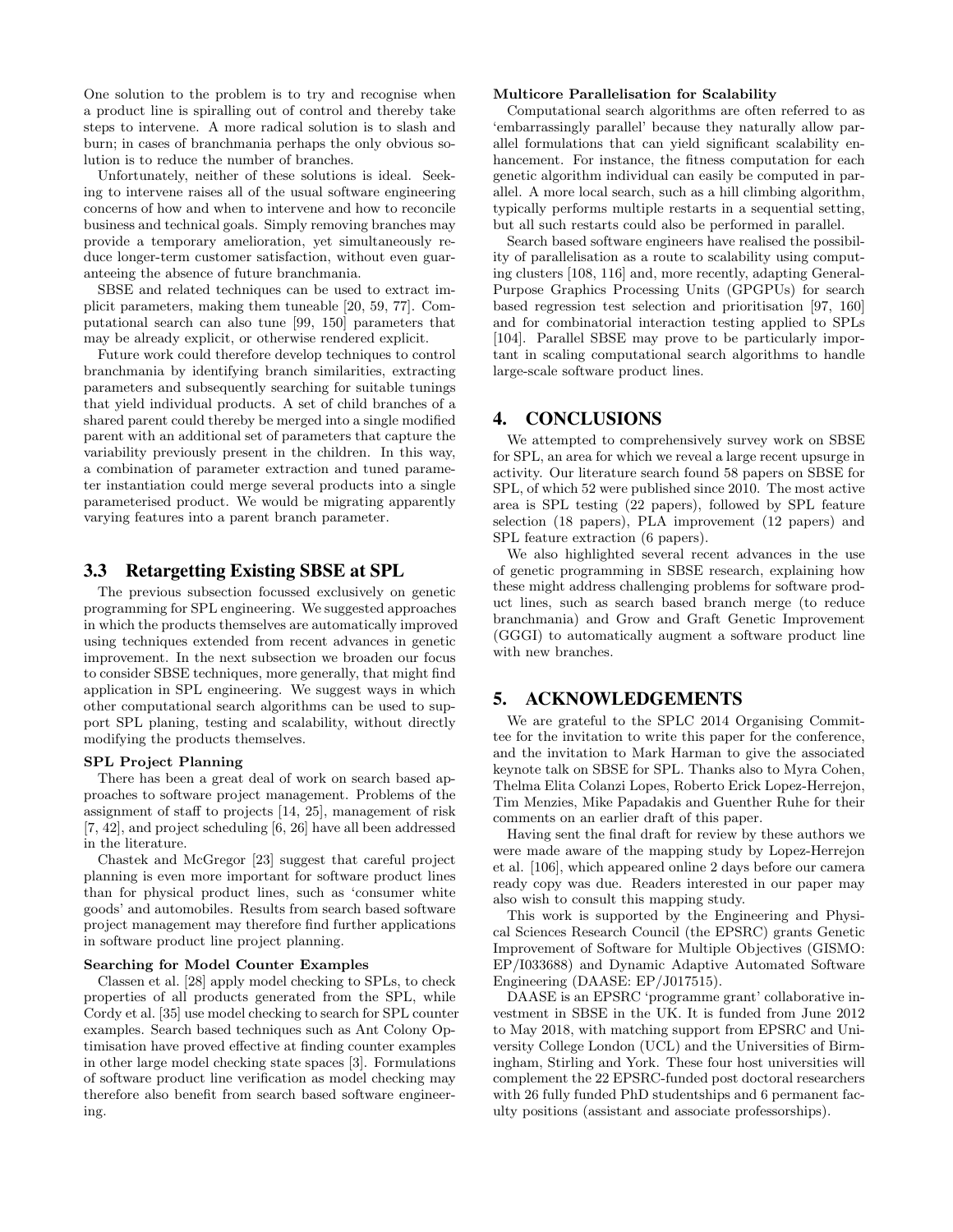## 6. REFERENCES

- [1] W. Afzal and R. Torkar. On the application of genetic programming for software engineering predictive modeling: A systematic review. Expert Systems Applications, 38(9):11984–11997, 2011.
- [2] W. Afzal, R. Torkar, and R. Feldt. A systematic review of search-based testing for non-functional system properties. Information and Software Technology, 51(6):957–976, 2009.
- [3] E. Alba and F. Chicano. ACOhg: Dealing with Huge Graphs. In 9th Conference on Genetic and Evolutionary Computation, pages 10–17, July 2007.
- [4] N. Alshahwan and M. Harman. Automated web application testing using search based software engineering. In 26th International Conference on Automated Software Engineering, pages 3–12, Nov. 2011.
- [5] N. Andersen, K. Czarnecki, S. She, and A. Wasowski. Efficient synthesis of feature models. In 16th International Software Product Line Conference, pages 106–115, 2012.
- [6] G. Antoniol, M. Di Penta, and M. Harman. The use of search-based optimization techniques to schedule and staff software projects: An approach and an empirical study. Software – Practice and Experience, 41(5):495–519, Apr. 2011.
- [7] G. Antoniol, S. Gueorguiev, and M. Harman. Software project planning for robustness and completion time in the presence of uncertainty using multi objective search based software engineering. In ACM Genetic and Evolutionary Computation COnference (GECCO 2009), pages 1673–1680, Montreal, Canada, 8th – 12th July 2009.
- [8] A. Arcuri, D. R. White, J. A. Clark, and X. Yao. Multi-objective improvement of software using co-evolution and smart seeding. In 7th International Conference on Simulated Evolution and Learning, pages 61–70, Dec. 2008.
- [9] A. Arcuri and X. Yao. A novel co-evolutionary approach to automatic software bug fixing. In IEEE Congress on Evolutionary Computation, pages 162–168, June 2008.
- [10] E. Bagheri, M. Asadi, D. Gasevic, and S. Soltani. Stratified analytic hierarchy process: Prioritization and selection of software features. In  $14$ th International Conference on Software Product Lines, pages 300–315, Sept. 2010.
- [11] A. Bagnall, V. Rayward-Smith, and I. Whittley. The next release problem. Information and Software Technology, 43(14):883–890, Dec. 2001.
- [12] M. Bakal and C. W. Krueger. The Rhapsody/Gears bridge – SPL for MDD. In 11th International Conference on Software Product Lines, pages 139–140, Sept. 2007.
- [13] P. Baker, M. Harman, K. Steinhöfel, and A. Skaliotis. Search based approaches to component selection and prioritization for the next release problem. In 22nd International Conference on Software Maintenance, pages 176–185, Sept. 2006.
- [14] A. Barreto, M. de Oliveira Barros, and C. M. L. Werner. Staffing a software project: a constraint satisfaction and optimization-based approach.

Computers & Operations Research, 35(10):3073–3089, Oct. 2008.

- [15] B. Barth, G. Butler, K. Czarnecki, and U. W. Eisenecker. Generative programming. In ECOOP Workshops, pages 135–149, 2001.
- [16] K. Berg, J. Bishop, and D. Muthig. Tracing software product line variability – from problem to solution space. In Annual research conference of the South African institute of computer scientists and information technologists on IT research in developing countries, pages 182–191, 2005.
- [17] T. Berger, S. She, R. Lotufo, A. Wasowski, and K. Czarnecki. Variability modeling in the real: a perspective from the operating systems domain. In 25th International Conference on Automated Software Engineering, pages 73–82, Sept. 2010.
- [18] C. Bird and T. Zimmermann. Assessing the value of branches with what-if analysis. In 20th Symposium on the Foundations of Software Engineering, pages 45(1–10), 2012.
- [19] Y. Bontemps, P. Heymans, P.-Y. Schobbens, and J.-C. Trigaux. The semantics of FODA feature diagrams. In Workshop on Software Variability Management for Product Derivation, Aug. 2004.
- [20] N. Brake, J. R. Cordy, E. Dancy, M. Litoiu, and V. Popescu. Automating discovery of software tuning parameters. In International Workshop on Software Engineering for Adaptive and Self-Managing Systems, pages 65–72, 2008.
- [21] L. C. Briand, Y. Labiche, and M. Shousha. Stress testing real-time systems with genetic algorithms. In Genetic and Evolutionary Computation Conference, pages 1021–1028, 2005.
- [22] K. Y. Chan, C. K. Kwong, and T. C. Wong. Modelling customer satisfaction for product development using genetic programming. Journal of Engineering Design, 22(1):55–68, Jan. 2009.
- [23] G. Chastek and J. D. McGregor. Production planning in a software product line organization. In 12th International Software Product Line Conference, pages 369–369, Sept. 2008.
- [24] S. Chen and M. Erwig. Optimizing the product derivation process. In 15th International Conference on Software Product Lines, pages 35–44, Aug. 2011.
- [25] W.-N. Chen and J. Zhang. Ant colony optimization for software project scheduling and staffing with an event-based scheduler. IEEE Transactions on Software Engineering, 39(1):1–17, Jan. 2013.
- [26] F. Chicano, F. Luna, A. J. Nebro, and E. Alba. Using multi-objective metaheuristics to solve the software project scheduling problem. In 13th Annual Conference on Genetic and Evolutionary Computation, pages 1915–1922, July 2011.
- [27] A. Classen, Q. Boucher, and P. Heymans. A text-based approach to feature modelling: Syntax and semantics of TVL. Science of Computer Programming, 76(12):1130–1143, 2011.
- [28] A. Classen, M. Cordy, P.-Y. Schobbens, P. Heymans, A. Legay, and J.-F. Raskin. Featured transition systems: Foundations for verifying variability-intensive systems and their application to LTL model checking. IEEE Transactions on Software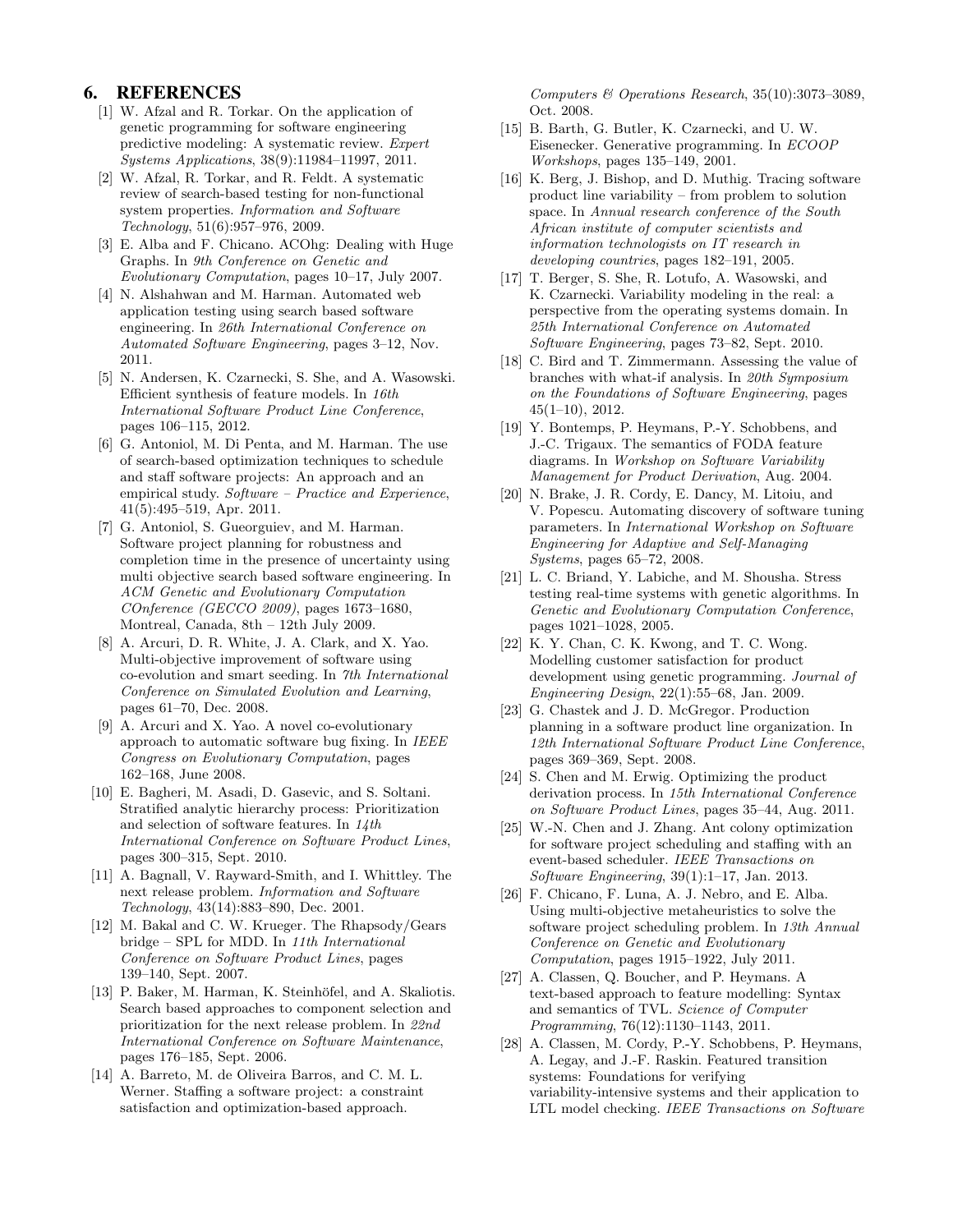Engineering, 39(8):1069–1089, Aug. 2013.

- [29] M. B. Cohen, M. B. Dwyer, and J. Shi. Coverage and adequacy in software product line testing. In Workshop on the Role of Software Architecture for Testing and Analysis, pages 53–63, July 2006.
- [30] T. E. Colanzi. Search based design of software product lines architectures. In 34th International Conference on Software Engineering, pages 1507–1510, 2012.
- [31] T. E. Colanzi and S. R. Vergilio. Applying search based optimization to software product line architectures: Lessons learned. In 4th International Symposium on Search Based Software Engineering, pages 259–266, Sept. 2012.
- [32] T. E. Colanzi and S. R. Vergilio. Representation of software product line architectures for search-based design. In 1st International Workshop on Combining Modelling and Search-Based Software Engineering, pages 28–33, 2013.
- [33] T. E. Colanzi and S. R. Vergilio. A feature-driven crossover operator for product line architecture design optimization. In 38th International Computers, Software and Applications Conference, Västeras, Sweden, 2014. To appear.
- [34] T. E. Colanzi, S. R. Vergilio, I. M. S. G. S., and W. N. Oizumi. A search-based approach for software product line design. In 18th International Software Product Line Conference, 2014. To appear.
- [35] M. Cordy, P. Heymans, A. Legay, P.-Y. Schobbens, B. Dawagne, and M. Leucker. Counterexample guided abstraction refinement of product-line behavioural models. In 22nd International Symposium on the Foundations of Software Engineering, 2014. To appear.
- [36] J. Cruz, P. S. Neto, R. Britto, R. Rabelo, W. Ayala, T. Soares, and M. Mota. Toward a hybrid approach to generate software product line portfolios. In IEEE Congress on Evolutionary Computation, pages 2229–2236, 2013.
- [37] D. Dhungana and I. Groher. Genetics as a role model for software variability management. In 31st International Conference on Software Engineering Companion Volume, pages 239–242, May 2009.
- [38] D. Dhungana, P. Grünbacher, and R. Rabiser. The DOPLER meta-tool for decision-oriented variability modeling: a multiple case study. Automated Software Engineering, 18(1):77–114, 2011.
- [39] S. Elbaum, A. Malishevsky, and G. Rothermel. Incorporating varying test costs and fault severities into test case prioritization. In 23rd International Conference on Software Engineering, pages 329–338, May 2001.
- [40] E. Engström and P. Runeson. Software product line testing – a systematic mapping study. Information  $\mathcal{B}$ Software Technology, 53(1):2–13, 2011.
- [41] F. Ensan, E. Bagheri, and D. Gasevic. Evolutionary search-based test generation for software product line feature models. In 24th International Conference on Advanced Information Systems Engineering, pages 613–628, 2012.
- [42] F. Ferrucci, M. Harman, J. Ren, and F. Sarro. Not going to take this anymore: Multi-objective overtime

planning for software engineering projects. In 35th International Conference on Software Engineering, 2013.

- [43] F. Ferrucci, M. Harman, and F. Sarro. Search based software project management. In Software Project Management in a Changing World. Springer, 2014. To appear.
- [44] J. B. F. Filho, O. Barais, M. Acher, B. Baudry, and J. L. Noir. Generating counterexamples of model-based software product lines: an exploratory study. In 17th International Software Product Line Conference, pages 72–81, Aug. 2013.
- [45] G. Fraser and A. Arcuri. Evosuite: automatic test suite generation for object-oriented software. In 8th European Software Engineering Conference and the Symposium on the Foundations of Software Engineering, pages 416–419, Sept. 2011.
- [46] G. Fraser and A. Arcuri. The seed is strong: Seeding strategies in search-based software testing. In 5th International Conference on Software Testing, Verification and Validation, pages 121–130, Apr. 2012.
- [47] G. Fraser and A. Zeller. Mutation-driven generation of unit tests and oracles. In International Symposium on Software Testing and Analysis, pages 147–158, 2010.
- [48] F. G. Freitas and J. T. Souza. Ten years of search based software engineering: A bibliometric analysis. In 3rd International Symposium on Search based Software Engineering, pages 18–32, Sept. 2011.
- [49] C. K. Fung, C. Kwong, K. Y. Chan, and H. Jiang. A guided search genetic algorithm using mined rules for optimal affective product design. Engineering Optimization, 46(8):1094–1108, 2014.
- [50] D. Garlan. Software architecture: A travelogue. In Future of Software Engineering, pages 29–39, 2014.
- [51] B. J. Garvin, M. B. Cohen, and M. B. Dwyer. Evaluating improvements to a meta-heuristic search for constrained interaction testing. Empirical Software Engineering, 16(1):61–102, 2011.
- [52] G. Guizzo, T. E. Colanzi, and S. R. Vergilio. Applying design patterns in product line search-based design: Feasibility analysis and implementation aspects. In Chilean Computing Conference, 2013.
- [53] G. Guizzo, T. E. Colanzi, and S. R. Vergilio. Applying design patterns in search-based product line architecture design. In 6th Symposium on Search Based Software Engineering, Aug. 2014. To appear.
- [54] J. Guo, J. White, G. Wang, J. Li, and Y. Wang. A genetic algorithm for optimized feature selection with resource constraints in software product lines. The Journal of Systems and Software, 84(12):2208–2221, Dec. 2011.
- [55] M. Harman. How SBSE can support construction and analysis of predictive models (keynote). In 6th International Conference on Predictive Models in Software Engineering, 2010.
- [56] M. Harman. Making the case for MORTO: Multi objective regression test optimization (invited position paper). In 1st International Workshop on Regression Testing, 2011.
- [57] M. Harman, E. Burke, J. A. Clark, and X. Yao.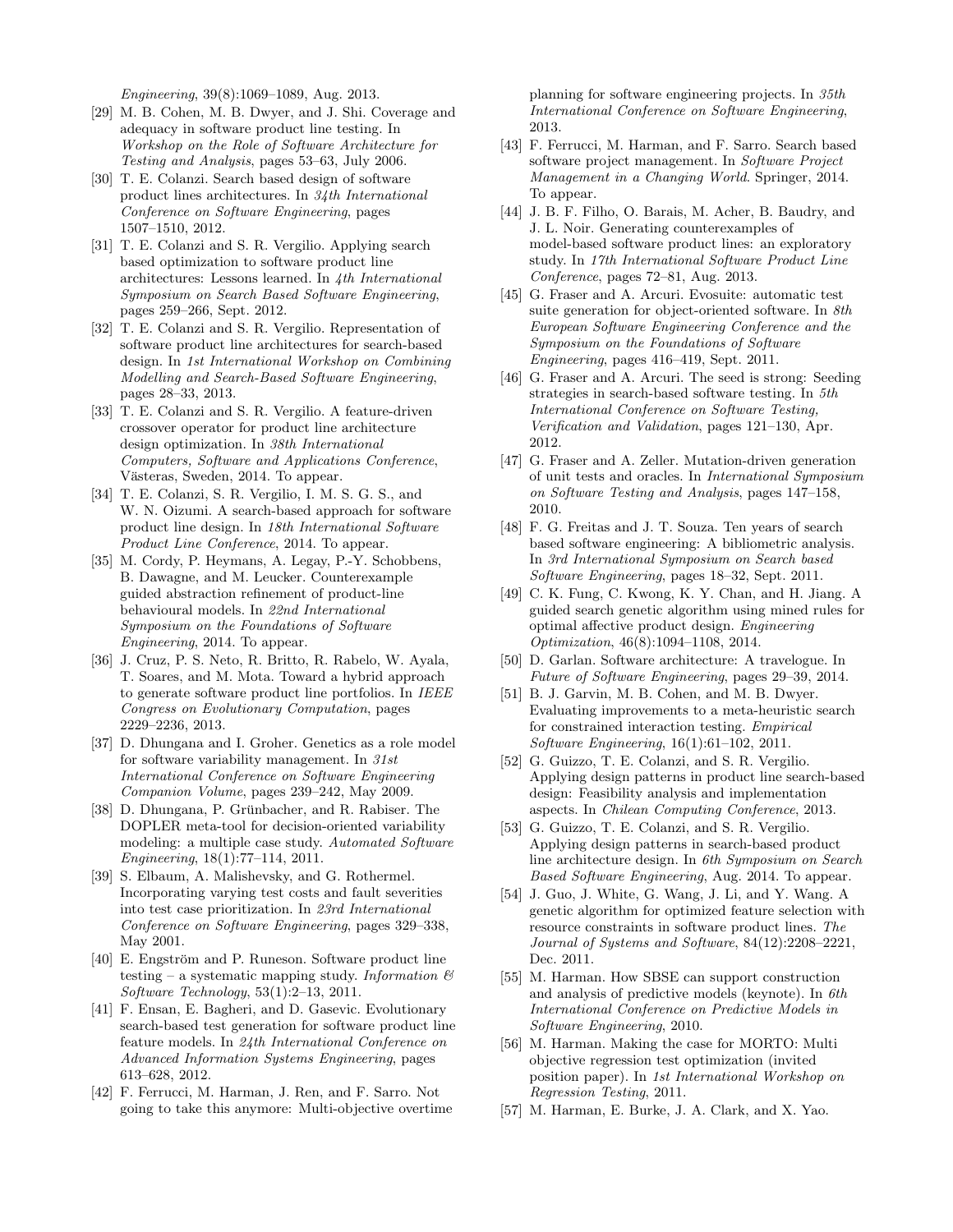Dynamic adaptive search based software engineering (keynote paper). In 6th International Symposium on Empirical Software Engineering and Measurement, pages 1–8, Sept. 2012.

- [58] M. Harman, Y. Jia, and B. Langdon. Strong higher order mutation-based test data generation. In 8th European Software Engineering Conference and the Symposium on the Foundations of Software Engineering, pages 212–222, Sept. 2011.
- [59] M. Harman, Y. Jia, W. B. Langdon, J. Petke, I. H. Moghadam, S. Yoo, and F. Wu. Genetic improvement for adaptive software engineering (keynote). In 9th International Symposium on Software Engineering for Adaptive and Self-Managing Systems, pages 1–4, 2014.
- [60] M. Harman and B. F. Jones. Search based software engineering. Information and Software Technology, 43(14):833–839, Dec. 2001.
- [61] M. Harman, K. Lakhotia, and P. McMinn. A multi-objective approach to search-based test data generation. In 9th Annual Conference on Genetic and Evolutionary Computation, pages 1098–1105, July 2007.
- [62] M. Harman, W. B. Langdon, and Y. Jia. Babel pidgin: SBSE can grow and graft entirely new functionality into a real world system. In 6th Symposium on Search Based Software Engineering, Aug. 2014. To appear.
- [63] M. Harman, W. B. Langdon, Y. Jia, D. R. White, A. Arcuri, and J. A. Clark. The GISMOE challenge: Constructing the pareto program surface using genetic programming to find better programs (keynote paper). In 27th International Conference on Automated Software Engineering, pages 1–14, Sept. 2012.
- [64] M. Harman, W. B. Langdon, and W. Weimer. Genetic programming for reverse engineering (keynote paper). In 20th Working Conference on Reverse Engineering, Oct. 2013.
- [65] M. Harman, A. Mansouri, and Y. Zhang. Search based software engineering: Trends, techniques and applications. ACM Computing Surveys, 45(1):11:1–11:61, Nov. 2012.
- [66] M. Harman, P. McMinn, J. Souza, and S. Yoo. Search based software engineering: Techniques, taxonomy, tutorial. In Empirical software engineering and verification: LASER 2009-2010, pages 1–59. Springer, 2012.
- [67] M. Harman, X. Yao, and Y. Jia. A study of equivalent and stubborn mutation operators using human analysis of equivalence. In 36th International Conference on Software Engineering, June 2014. To appear.
- [68] E. N. Haslinger, R. E. Lopez-Herrejon, and A. Egyed. Reverse engineering feature models from programs' feature sets. In 18th Working Conference on Reverse Engineering, pages 308–312, Oct. 2011.
- [69] E. N. Haslinger, R. E. Lopez-Herrejon, and A. Egyed. Improving CASA runtime performance by exploiting basic feature model analysis. CoRR, abs/1311.7313, 2013.
- [70] C. Henard, M. Papadakis, G. Perrouin, J. Klein,

P. Heymans, and Y. Le Traon. Bypassing the combinatorial explosion: Using similarity to generate and prioritize T-wise test configurations for software product lines. IEEE Transactions on Software Engineering, 2014. To appear.

- [71] C. Henard, M. Papadakis, G. Perrouin, J. Klein, P. Heymans, and Y. L. Traon. Bypassing the combinatorial explosion: Using similarity to generate and prioritize T-wise test suites for large software product lines. CoRR, abs/1211.5451, 2012.
- [72] C. Henard, M. Papadakis, G. Perrouin, J. Klein, and Y. L. Traon. Assessing software product line testing via model-based mutation: An application to similarity testing. In 6th International Conference on Software Testing, Verification and Validation Workshops, pages 188–197, 2013.
- [73] C. Henard, M. Papadakis, G. Perrouin, J. Klein, and Y. L. Traon. Multi-objective test generation for software product lines. In 17 International Software Product Line Conference, pages 62–71, 2013.
- [74] C. Henard, M. Papadakis, G. Perrouin, J. Klein, and Y. L. Traon. Pledge: A product line editor and test generation tool. In 17th International Software Product Line Conference Co-located Workshops, pages 126–129, 2013.
- [75] C. Henard, M. Papadakis, G. Perrouin, J. Klein, and Y. L. Traon. Towards automated testing and fixing of re-engineered feature models. In 35th International Conference on Software Engineering, pages 1245–1248, 2013.
- [76] C. Henard, M. Papadakis, and Y. L. Traon. Mutation-based generation of software product line test con figurations. In 6th Symposium on Search Based Software Engineering, Aug. 2014. To appear.
- [77] H. Hoffmann, S. Sidiroglou, M. Carbin, S. Misailovic, A. Agarwal, and M. Rinard. Dynamic knobs for responsive power-aware computing. In Sixteenth International Conference on Architectural Support for Programming Languages and Operating Systems, pages 199–212, Mar. 2011.
- [78] Y. Jia and M. Harman. Milu: A customizable, runtime-optimized higher order mutation testing tool for the full C language. In 3rd Testing Academia and Industry Conference – Practice and Research Techniques, pages 94–98, Aug. 2008.
- [79] Y. Jia and M. Harman. An analysis and survey of the development of mutation testing. IEEE Transactions on Software Engineering, 37(5):649–678, 2011.
- [80] M. F. Johansen, Ø. Haugen, and F. Fleurey. An algorithm for generating T-wise covering arrays from large feature models. In 16th International Software Product Line Conference, pages 46–55, 2012.
- [81] R. Just, D. Jalali, L. Inozemtseva, M. D. Ernst, R. Holmes, and G. Fraser. Are mutants a valid substitute for real faults in software testing? In 22nd International Symposium on the Foundations of Software Engineering (FSE 2014), 2014. To appear.
- [82] K. C. Kang, S. G. Cohen, J. A. Hess, W. E. Novak, and A. S. Peterson. Feature-oriented domain analysis (FODA) feasibility study. Technical Report CMU/SEI-90-TR-21, Carnegie-Mellon University,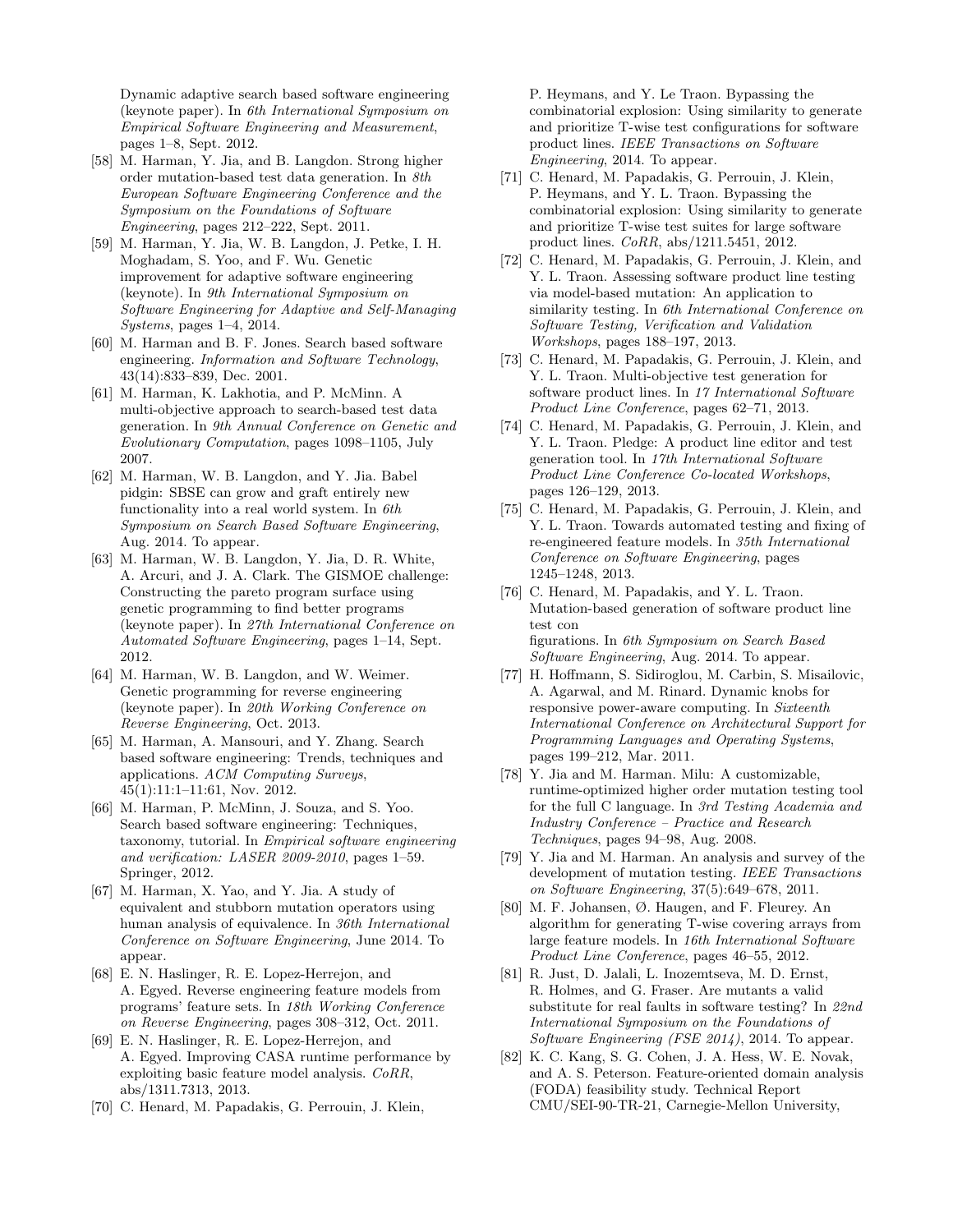Software Engineering Institute, 1990.

- [83] M. R. Karim and G. Ruhe. Bi-objective genetic search for release planning in support of themes. In 6th Symposium on Search Based Software Engineering, Aug. 2014. To appear.
- [84] R. Karimpour and G. Ruhe. Bi-criteria genetic search for adding new features into an existing product line. In 1st International Workshop on Combining Modelling and Search-Based Software Engineering, pages 34–38, May 2013.
- [85] J. Karlsson and K. Ryan. A cost-value approach for prioritizing requirements. IEEE Software, 14(5):67–74, 1997.
- [86] A. Kattepur, S. Sen, B. Baudry, A. Benveniste, and C. Jard. Variability modeling and QoS analysis of web services orchestrations. In International Conference on Web Services, pages 99–106, 2010.
- [87] J. R. Koza. Genetic Programming: On the Programming of Computers by Means of Natural Selection. MIT Press, Cambridge, MA, 1992.
- [88] K. Lakhotia, M. Harman, and H. Gross. AUSTIN: An open source tool for search based software testing of C programs. Journal of Information and Software Technology, 55(1):112–125, Jan. 2013.
- [89] W. B. Langdon and M. Harman. Genetically improved CUDA C++ software. In  $17^{th}$  European Conference on Genetic Programming (EuroGP), Granada, Spain, April 2014. To Appear.
- [90] W. B. Langdon and M. Harman. Optimising existing software with genetic programming. IEEE Transactions on Evolutionary Computation, 2014. To appear.
- [91] W. B. Langdon, M. Harman, and Y. Jia. Efficient multi objective higher order mutation testing with genetic programming. Journal of Systems and Software, 83(12):2416–2430, 2010.
- [92] W. B. Langdon, M. Modat, J. Petke, and M. Harman. Improving 3D medical image registration CUDA software with genetic programming. In 16th Conference on genetic and evolutionary computation conference (GECCO 2014), Vancouver, Canada, 12-15 July 2014. ACM. To Appear.
- [93] C. Le Goues, S. Forrest, and W. Weimer. Current challenges in automatic software repair. Software Quality Journal, 21(3):421–443, 2013.
- [94] C. Le Goues, T. Nguyen, S. Forrest, and W. Weimer. GenProg: A generic method for automatic software repair. IEEE Transactions on Software Engineering, 38(1):54–72, 2012.
- [95] J. Lee, S. Kang, and D. Lee. A survey on software product line testing. In 16th International Software Product Line Conference – Volume 1, pages 31–40, 2012.
- [96] J. Li, X. Liu, Y. Wang, and J. Guo. Formalizing feature selection problem in software product lines using 0-1 programming. In 6th International Conference on Intelligent Systems and Knowledge Engineering, 2011.
- [97] Z. Li, Y. Bian, R. Zhao, and J. Cheng. A fine-grained parallel multi-objective test case prioritization on GPU. In 5th International Symposium on Search Based Software Engineering, pages 111–125, Aug.

2013.

- [98] L. Linsbauer, R. E. Lopez-Herrejon, and A. Egyed. Feature model synthesis with genetic-programming. In 6th Symposium on Search Based Software Engineering, Aug. 2014. To appear.
- [99] S. Lohar, S. Amornborvornwong, A. Zisman, and J. Cleland-Huang. Improving trace accuracy through data-driven configuration and composition of tracing features. In 9th joint meeting of the European Software Engineering Conference and the Symposium on the Foundations of Software Engineering, pages 378–388, Aug. 2013.
- [100] R. E. Lopez-Herrejon, F. Chicano, J. Ferrer, A. Egyed, and E. Alba. Multi-objective optimal test suite computation for software product line pairwise testing. In 29th International conference on software maintenance, pages 404–407, 2013.
- [101] R. E. Lopez-Herrejon and A. Egyed. Searching the variability space to fix model inconsistencies: A preliminary assessment. In 3rd International Symposium on Search based Software Engineering, Sept. 2011. Fast Abstract.
- [102] R. E. Lopez-Herrejon and A. Egyed. SBSE4VM: Search based software engineering for variability management. In 17th European Conference on Software Maintenance and Reengineering, pages 441–444, 2013.
- [103] R. E. Lopez-Herrejon, J. Ferrer, F. Chicano, A. Egyed, and E. Alba. Comparative analysis of classical multi-objective evolutionary algorithms and seeding strategies for pairwise testing of software product lines. In IEEE Congress on Evolutionary Computation, pages 387–396, July 2014.
- [104] R. E. Lopez-Herrejon, J. Ferrer, F. Chicano, E. N. Haslinger, A. Egyed, and E. Alba. A parallel evolutionary algorithm for prioritized pairwise testing of software product lines. In Genetic and Evolutionary Computation Conference, 2014. To appear.
- [105] R. E. Lopez-Herrejon, J. Ferrer, F. Chicano, E. N. Haslinger, A. Egyed, and E. Alba. Towards a benchmark and a comparison framework for combinatorial interaction testing of software product lines. CoRR, abs/1401.5367, 2014.
- [106] R. E. Lopez-Herrejon, J. Ferrer, F. Chicano, L. Linsbauer, A. Egyed, and E. Alba. A hitchhiker's guide to search-based software engineering for software product lines. CoRR, abs/1406.2823, 2014.
- [107] R. E. Lopez-Herrejon, J. A. Galindo, D. Benavides, S. Segura, and A. Egyed. Reverse engineering feature models with evolutionary algorithms: An exploratory study. In 4th International on Search Based Software Engineering – Symposium, pages 168–182, Sept. 2012.
- [108] K. Mahdavi, M. Harman, and R. M. Hierons. A multiple hill climbing approach to software module clustering. In International Conference on Software Maintenance, pages 315–324, Sept. 2003.
- [109] R. Mandl. Orthogonal latin squares: an application of experiment design to compiler testing. Communications of the ACM, 28(10):1054–1058, Oct. 1985.
- [110] Z. Manna and R. J. Waldinger. Toward automatic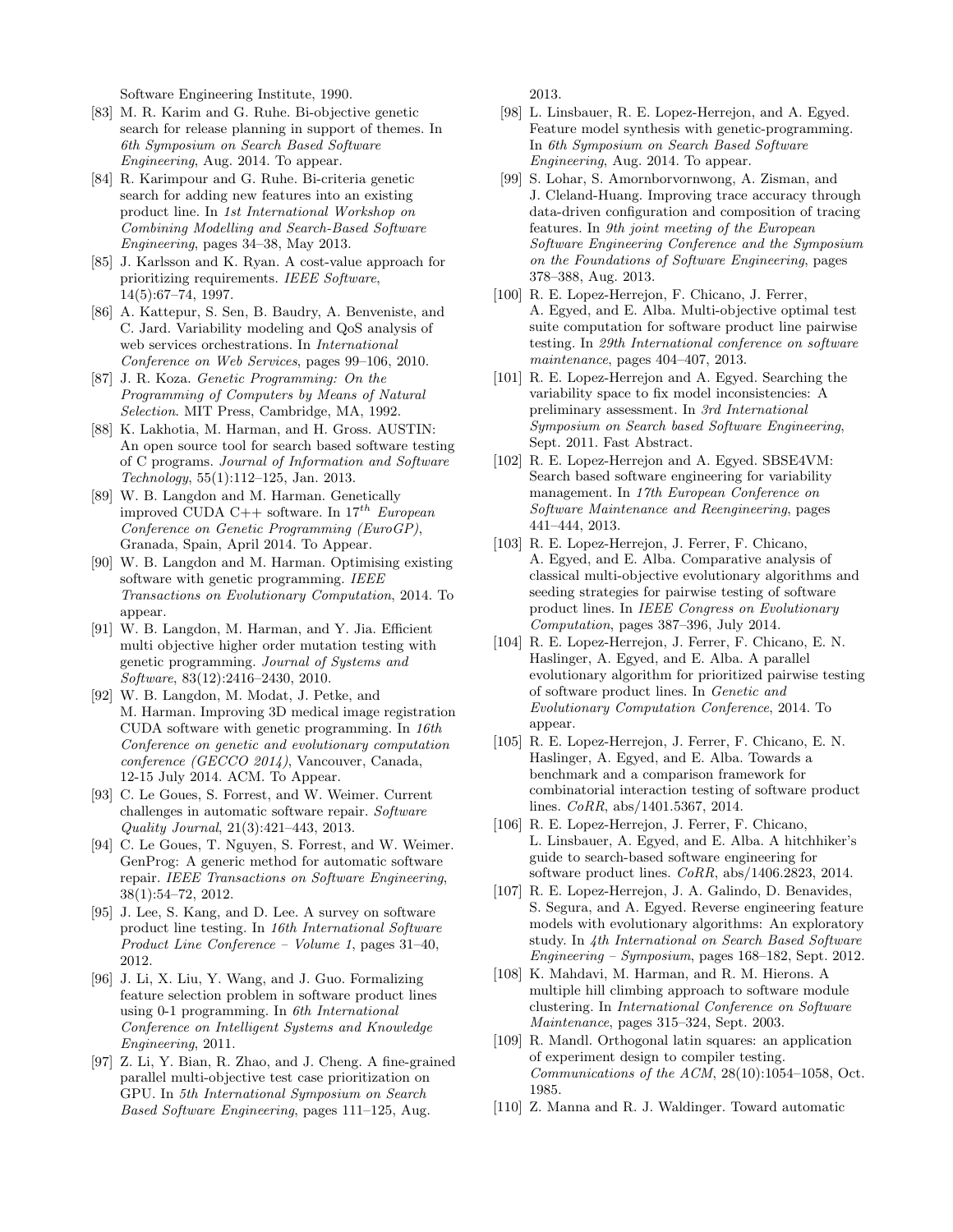program synthesis. Communications of the ACM, 14(3):151–164, 1971.

- [111] J. McGregor. Testing a software product line. Technical Report CMU/SEI-2001-TR-022, Software Engineering Institute, Carnegie Mellon University, Pittsburgh, Pennsylvania, 2001.
- [112] P. McMinn. Search-based software testing: Past, present and future. In International Workshop on Search-Based Software Testing, pages 153–163, Mar. 2011.
- [113] A. Metzger and K. Pohl. Software product line engineering and variability management: Achievements and challenges. In Future of Software Engineering, pages 70–84, 2014.
- [114] B. Meyer, H. Gall, M. Harman, and G. Succi. Empirical answers to fundamental software engineering problems (panel paper). In European Software Engineering Conference and the Symposium on the Foundations of Software Engineering, pages 14–18. ACM, Aug. 2013.
- [115] B. S. Mitchell and S. Mancoridis. On the automatic modularization of software systems using the bunch tool. IEEE Transactions on Software Engineering, 32(3):193–208, 2006.
- [116] B. S. Mitchell, M. Traverso, and S. Mancoridis. An architecture for distributing the computation of software clustering algorithms. In IEEE/IFIP Working Conference on Software Architecture, pages 181–190, 2001.
- [117] I. H. Moghadam and Mel  $\acute{o}$  Cinnéide. Code-Imp: A tool for automated search-based refactoring. In  $4th$ Workshop on Refactoring Tools, pages 41–44, 2011.
- [118] J. Muller. Value-based portfolio optimization for software product lines. In 15th International Software Product Line Conference, pages 15–24, Aug. 2011.
- [119] A. Murashkin, M. Antkiewicz, D. Rayside, and K. Czarnecki. Visualization and exploration of optimal variants in product line engineering. In 17th International Software Product Line Conference, pages 111–115, 2013.
- [120] P. A. S. Neto, I. d. Machado, J. D. McGregor, E. S. de Almeida, and S. R. d. Meira. A systematic mapping study of software product lines testing. Information & Software Technology, 53(5):407–423, 2011.
- [121] A. Ngo-The and G. Ruhe. A systematic approach for solving the wicked problem of software release planning. Soft Computing – A Fusion of Foundations, Methodologies and Applications, 12(1):95–108, Aug. 2008.
- [122] C. Nie and H. Leung. A survey of combinatorial testing. ACM Computing Surveys, 43(2):11:1–11:29, 2011.
- [123] A. Nöhrer and A. Egyed. Optimizing user guidance during decision-making. In 15th International Conference on Software Product Lines, pages 25–34, Aug. 2011.
- [124] L. Northrop and P. Clements. Software Product Lines: Practices and Patterns. Addison-Wesley Longman Publishing Co., Inc., 2001.
- [125] M. Ó Cinnéde, L. Tratt, M. Harman, S. Counsell, and I. H. Moghadam. Experimental assessment of

software metrics using automated refactoring. In 6th International Symposium on Empirical Software Engineering and Measurement, pages 49–58, Sept. 2012.

- [126] I. Ognjanović, B. Mohabbati, D. Gaevic, E. Bagheri, and M. Bokovic. A metaheuristic approach for the configuration of business process families. In International Conference on Services Computing, pages 25–32, June 2012.
- [127] M. Orlov and M. Sipper. Flight of the FINCH through the java wilderness. IEEE Transactions Evolutionary Computation, 15(2):166–182, 2011.
- [128] G. Perrouin, S. Oster, S. Sen, J. Klein, B. Baudry, and Y. L. Traon. Pairwise testing for software product lines: comparison of two approaches. Software Quality Journal, 20(3–4):605–643, 2012.
- [129] G. Perrouin, S. Sen, J. Klein, B. Baudry, and Y. L. Traon. Automated and scalable T-wise test case generation strategies for software product lines. In 3rd International Conference on Software Testing, Verification and Validation, pages 459–468, 2010.
- [130] J. Petke, M. B. Cohen, M. Harman, and S. Yoo. Efficiency and early fault detection with lower and higher strength combinatorial interaction testing. In European Software Engineering Conference and the Symposium on the Foundations of Software Engineering, pages 26–36, Aug. 2013.
- [131] J. Petke, M. Harman, W. B. Langdon, and W. Weimer. Using genetic improvement & code transplants to specialise a C++ program to a problem class. In 17<sup>th</sup> European Conference on Genetic Programming (EuroGP), Granada, Spain, April 2014. To Appear.
- [132] G. H. L. Pinto and S. R. Vergilio. A multi-objective genetic algorithm to test data generation. In 22nd International Conference on Tools with Artificial Intelligence, pages 129–134, 2010.
- [133] R. Poli, W. B. Langdon, and N. F. McPhee. A field guide to genetic programming. Published via http://lulu.com and freely available at http://www.gp-field-guide.org.uk, 2008. (With contributions by J. R. Koza).
- [134] O. Räihä. A survey on search–based software design. Computer Science Review, 4(4):203–249, 2010.
- [135] M. O. Saliu and G. Ruhe. Bi-objective release planning for evolving software systems. In European Software Engineering Conference and the International Symposium on Foundations of Software Engineering, pages 105–114. ACM, Sept. 2007.
- [136] R. A. Santelices, P. K. Chittimalli, T. Apiwattanapong, A. Orso, and M. J. Harrold. Test-suite augmentation for evolving software. In 23rd Automated Software Engineering, pages 218–227, 2008.
- [137] A. S. Sayyad, K. Goseva-Popstojanova, T. Menzies, and H. Ammar. On parameter tuning in search-based software engineering: A replicated empirical study. In International Workshop on Replication in Empirical Software Engineering Research, Oct. 2013.
- [138] A. S. Sayyad, J. Ingram, T. Menzies, and H. Ammar. Optimum feature selection in software product lines: Let your model and values guide your search. In 1st